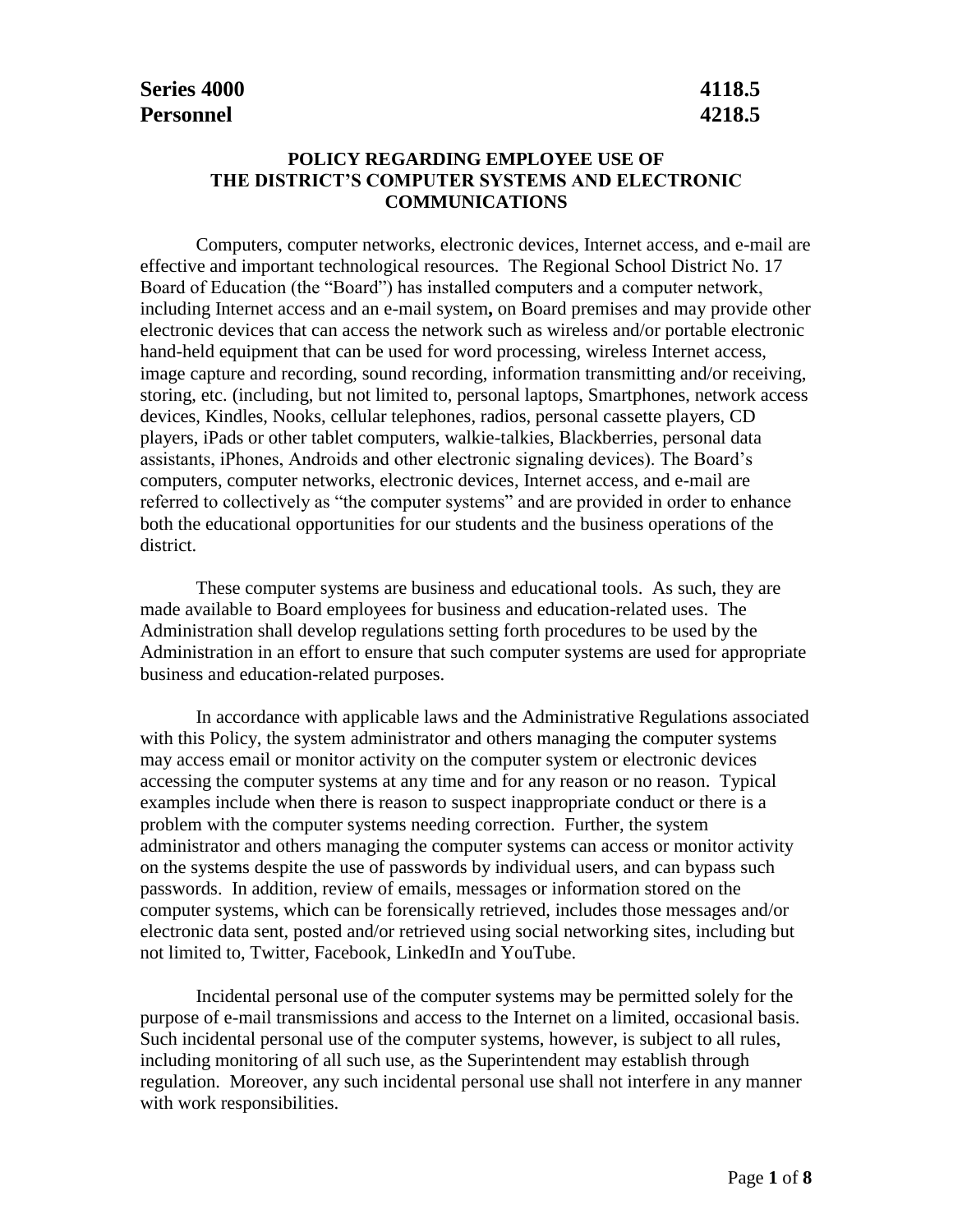**Users should not have any expectation of personal privacy in the use of the computer system or other electronic devices that access the computer system. Use of the computer system represents an employee's acknowledgement that the employee has read and understands this policy and any applicable regulations in their entirety, including the provisions regarding monitoring and review of computer activity**.

Legal References:

Conn. Gen. Stat. § 31-40x Conn. Gen. Stat. § 31-48d Conn. Gen. Stat. §§ 53a-182b; 53a-183; 53a-250

Electronic Communication Privacy Act, 18 U.S.C. §§ 2510 through 2520

APPROVED: November 15, 2011 REVISED: November 9, 2021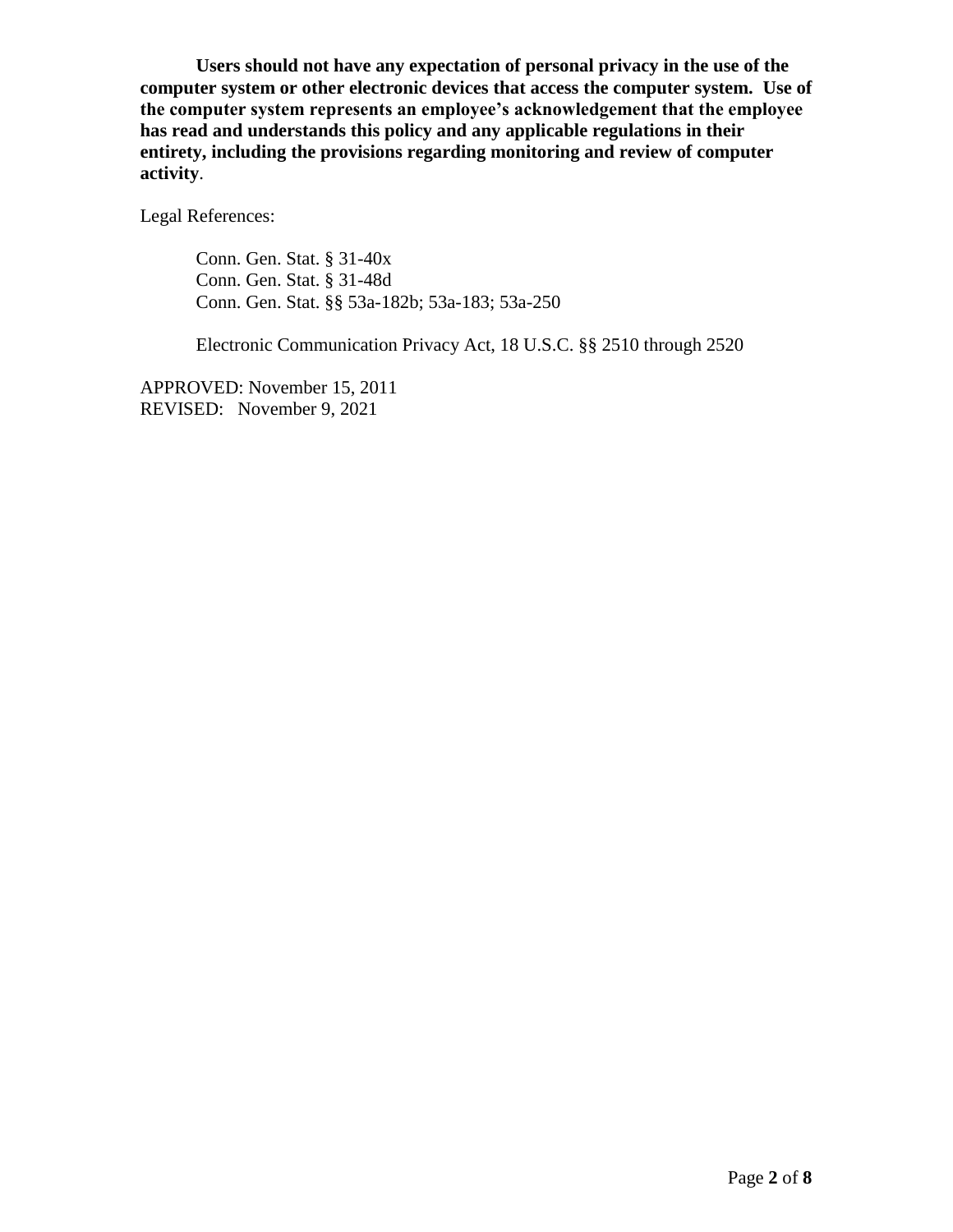### **ADMINISTRATIVE REGULATIONS REGARDING EMPLOYEE USE OF THE DISTRICT'S COMPUTER SYSTEMS AND ELECTRONIC COMMUNICATIONS**

#### Introduction

Computers, computer networks, electronic devices, Internet access, and electronic mail are effective and important technological resources. The Board of Education has installed computers and a computer network, including Internet access and an e-mail system, on Board premises and may provide electronic devices that can access the system, such as personal laptops, Smartphones, I-Pads or other tablet computers, I-Phones, Androids or other mobile or handheld electronic devices, to enhance the educational and business operations of the district. In these regulations, the computers, computer network, electronic devices, Internet access and e-mail system are referred to collectively as "the computer systems."

These computer systems are business and educational tools. As such, they are being made available to employees of the district for district-related educational and business purposes*. All users of the computer systems must restrict themselves to appropriate district-related educational and business purposes*. Incidental personal use of the computer systems may be permitted solely for the purpose of e-mail transmissions and similar communications, including access to the Internet on a limited, occasional basis. Such incidental personal use of the computer systems is subject to all rules, including monitoring of all such use, set out in these regulations. Moreover, any such incidental personal use shall not interfere in any manner with work responsibilities.

These computer systems are expensive to install, own and maintain. Unfortunately, these computer systems can be misused in a variety of ways, some of which are innocent and others deliberate. Therefore, in order to maximize the benefits of these technologies to the district, our employees and all our students, this regulation shall govern *all* use of these computer systems.

#### **Monitoring**

It is important for all users of these computer systems to understand that the Board of Education, as the owner of the computer systems, reserves the right to monitor the use of the computer systems to ensure that they are being used in accordance with these regulations. The Board of Education intends to monitor in a limited fashion, but will do so as needed to ensure that the systems are being used appropriately for districtrelated educational and business purposes and to maximize utilization of the systems for such business and educational purposes. The Superintendent reserves the right to eliminate personal use of the district's computer systems by any or all employees at any time.

The system administrator and others managing the computer systems may access email or monitor activity on the computer system or electronic devices accessing the computer systems at any time and for any reason or no reason. Typical examples include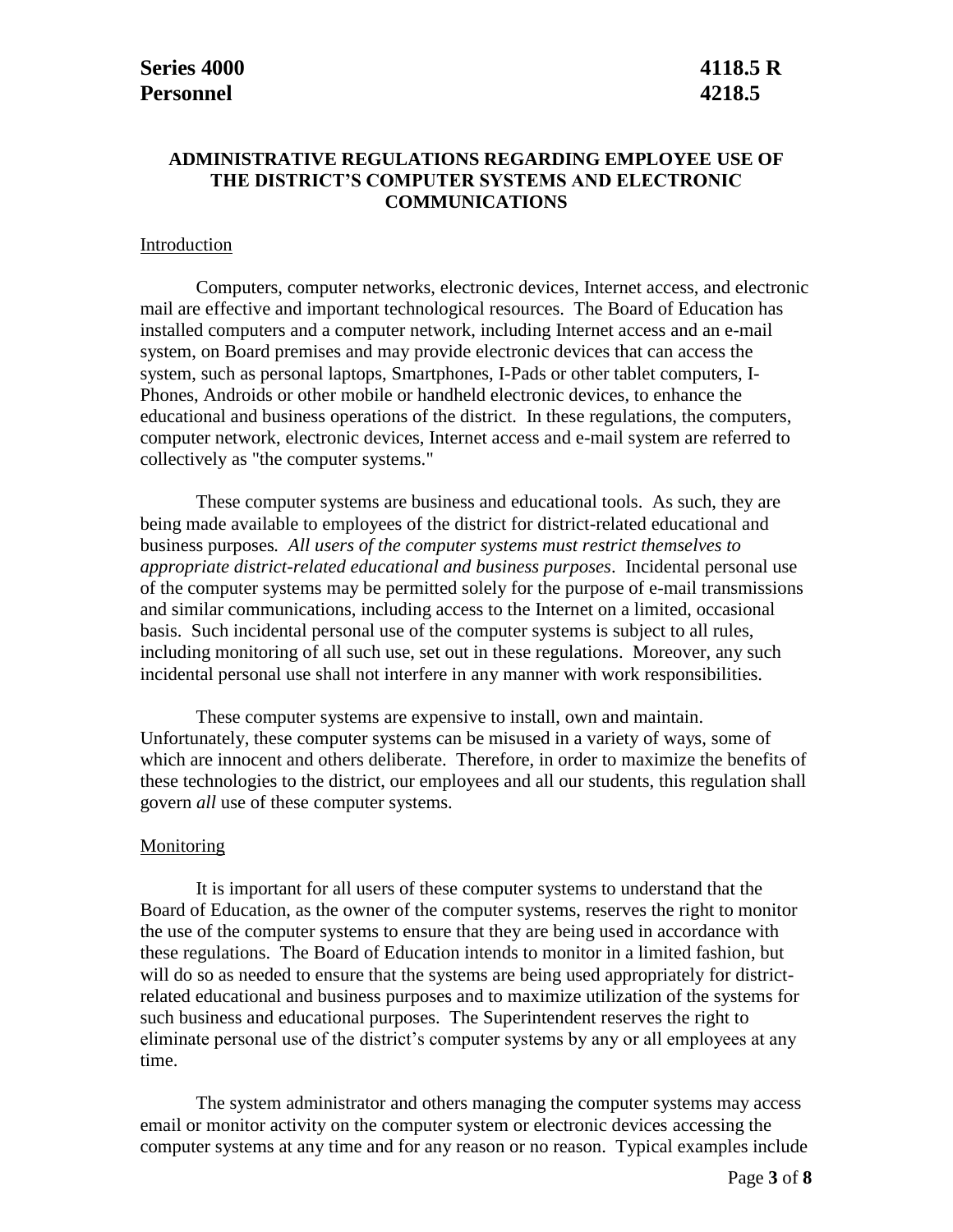when there is reason to suspect inappropriate conduct or there is a problem with the computer systems needing correction. Further, the system administrator and others managing the computer systems can access or monitor activity on the systems despite the use of passwords by individual users, and can bypass such passwords. In addition, review of emails, messages or information stored on the computer systems, which can be forensically retrieved, includes those messages and/or electronic data sent, posted and/or retrieved using social networking sites, including, but not limited to, Twitter, Facebook, LinkedIn and YouTube.

Notwithstanding the above and in accordance with state law, the Board may not: (1) request or require that an employee provide the Board with a user name and password, password or any other authentication means for accessing a personal online account; (2) request or require that an employee authenticate or access a personal online account in the presence of a Board representative; or (3) require that an employee invite a supervisor employed by the Board or accept an invitation from a supervisor employed by the Board to join a group affiliated with any personal online account of the employee. However, the Board may request or require that an employee provide the Board with a user name and password, password or any other authentication means for accessing (1) any account or service provided by Board or by virtue of the employee's employment relationship with the Board or that the employee uses for the Board's business purposes, or (2) any electronic communications device supplied or paid for, in whole or in part, by the Board.

In accordance with applicable law, the Board maintains the right to require an employee to allow the Board to access his or her personal online account, without disclosing the user name and password, password or other authentication means for accessing such personal online account, for the purpose of:

- (A) Conducting an investigation for the purpose of ensuring compliance with applicable state or federal laws, regulatory requirements or prohibitions against work-related employee misconduct based on the receipt of specific information about activity on an employee's personal online account; or
- (B) Conducting an investigation based on the receipt of specific information about an employee's unauthorized transfer of the Board's proprietary information, confidential information or financial data to or from a personal online account operated by an employee or other source.

For purposes of these Administrative Regulations, "personal online account" means any online account that is used by an employee exclusively for personal purposes and unrelated to any business purpose of the Board, including, but not limited to, electronic mail, social media and retail-based Internet web sites. "Personal online account" does not include any account created, maintained, used or accessed by an employee for a business purpose of the Board.

#### Why Monitor?

The computer systems are expensive for the Board to install, operate and maintain. For that reason alone, it is necessary to prevent misuse of the computer systems. However, there are other equally important reasons why the Board intends to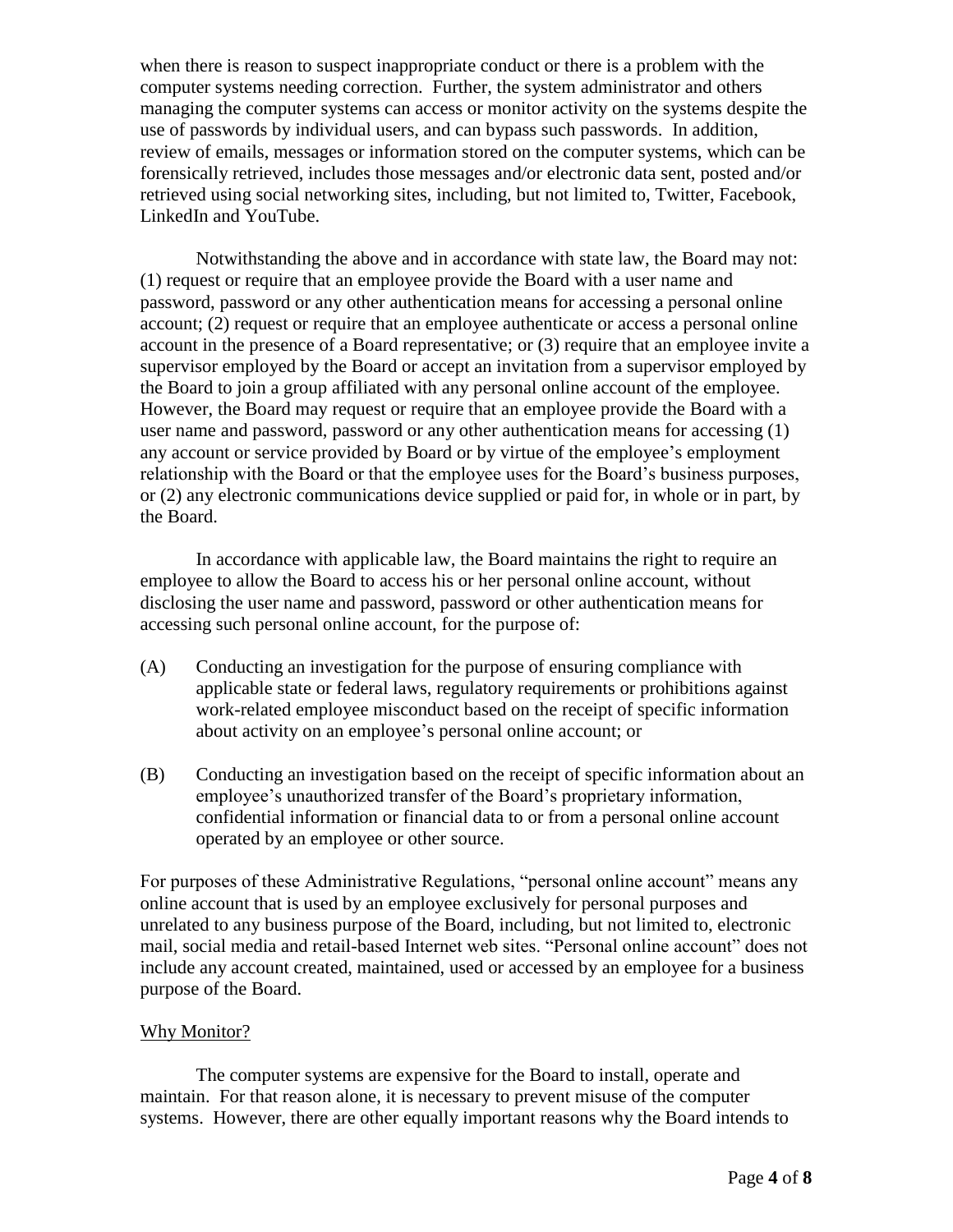monitor the use of these computer systems, reasons that support its efforts to maintain a comfortable and pleasant work environment for all employees.

These computer systems can be used for improper, and even illegal, purposes. Experience by other operators of such computer systems has shown that they can be used for such wrongful purposes as sexual harassment, intimidation of co-workers, threatening of co-workers, breaches of confidentiality, copyright infringement and the like.

Monitoring will also allow the Board to continually reassess the utility of the computer systems, and whenever appropriate, make such changes to the computer systems as it deems fit. Thus, the Board monitoring should serve to increase the value of the system to the district on an ongoing basis.

#### Privacy Issues

Employees must understand that the Board has reserved the right to conduct monitoring of these computer systems and can do so *despite* the assignment to individual employees of passwords for system security. Any password systems implemented by the district are designed solely to provide system security from unauthorized users, not to provide privacy to the individual system user.

*The system's security aspects, message delete function and personal passwords can be bypassed for monitoring purposes.* 

Therefore, *employees must be aware that they should not have any expectation of personal privacy in the use of these computer systems.* This provision applies to any and all uses of the district's computer systems and electronic devices that access same, including any incidental personal use permitted in accordance with these regulations.

*Use of the computer system represents an employee's acknowledgement that the employee has read and understands these regulations and any applicable policy in their entirety, including the provisions regarding monitoring and review of computer activity.*

#### Prohibited Uses

Inappropriate use of district computer systems is expressly prohibited, including, but not limited to, the following:

- Sending any form of solicitation not directly related to the business of the Board of Education;
- Sending any form of slanderous, harassing, threatening, or intimidating message, at any time, to any person (such communications *may* also be a *crime*);
- Gaining or seeking to gain unauthorized access to computer systems;
- Downloading or modifying computer software of the district in violation of the district's licensure agreement(s) and/or without authorization from supervisory personnel;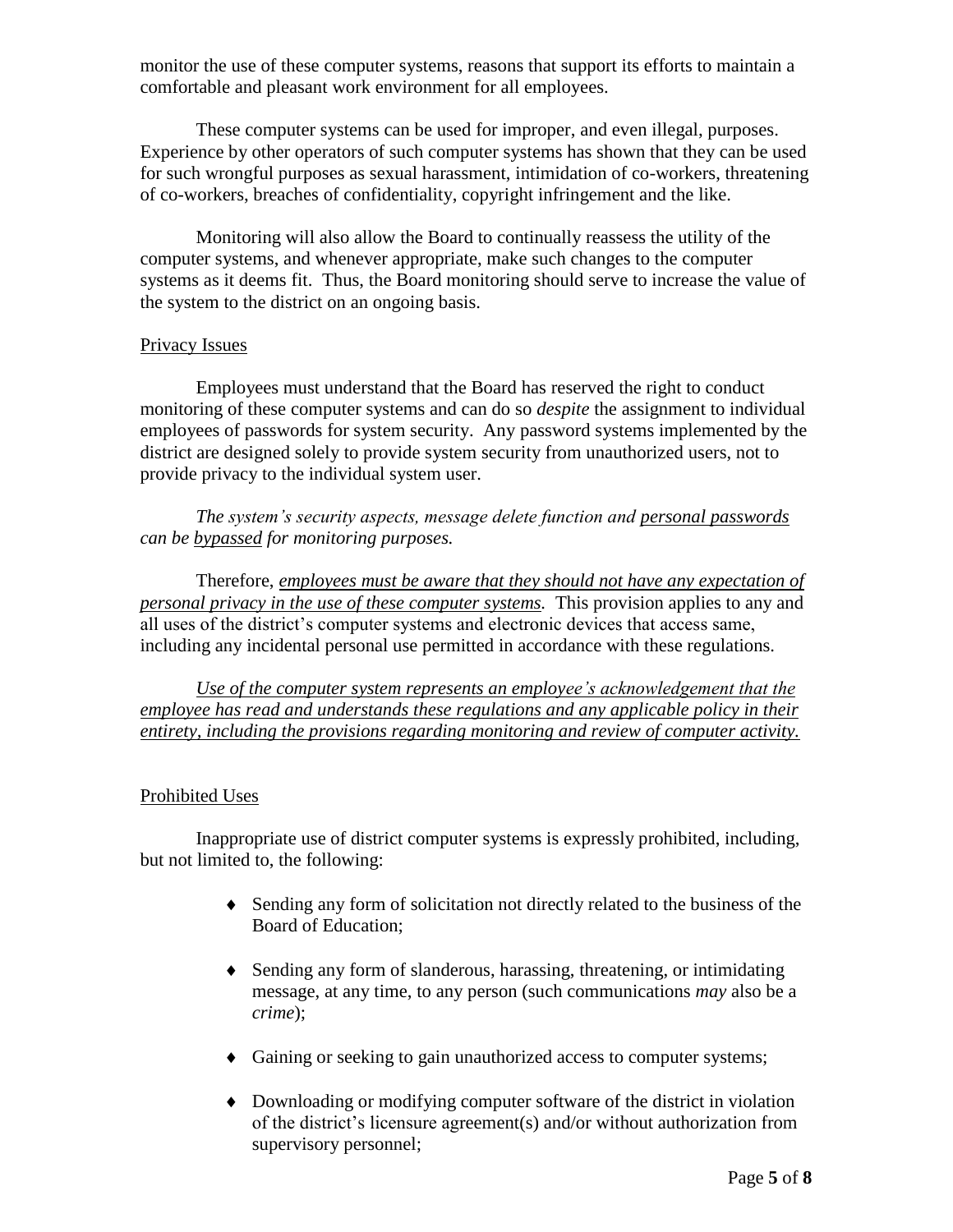- Sending any message that breaches the Board of Education's confidentiality requirements, including the confidentiality rights of students;
- Sending any copyrighted material over the system;
- Sending messages for any purpose prohibited by law;
- Transmission or receipt of inappropriate e-mail communications or accessing inappropriate information on the Internet, including vulgar, lewd or obscene words or pictures;
- Using computer systems for any purposes, or in any manner, other than those permitted under these regulations;
- Using social networking sites such as Facebook, Twitter, LinkedIn and YouTube in a manner that disrupts or undermines the effective operation of the school district; is used to engage in harassing, defamatory, obscene, abusive, discriminatory or threatening or similarly inappropriate communications; creates a hostile work environment; breaches confidentiality obligations of school district employees; or violates the law, Board policies and/or the other school rules and regulations.

In addition, if a particular behavior or activity is generally prohibited by law and/or Board of Education policy, use of these computer systems for the purpose of carrying out such activity and/or behavior is also prohibited.

# Electronic Communications

The Board expects that all employees will comply with all applicable Board policies and standards of professional conduct when engaging in any form of electronic communication, including texting, using the district's computer system, or through the use of any electronic device or mobile device owned, leased, or used by the Board. As with any form of communication, the Board expects district personnel to exercise caution and appropriate judgment when using electronic communications with students, colleagues and other individuals in the context of fulfilling an employee's job-related responsibilities, including when engaging in remote teaching or use of a digital teaching platform.

# Disciplinary Action

Misuse of these computer systems will not be tolerated and will result in disciplinary action up to and including termination of employment. Because no two situations are identical, the Board reserves the right to determine the appropriate discipline for any particular set of circumstances.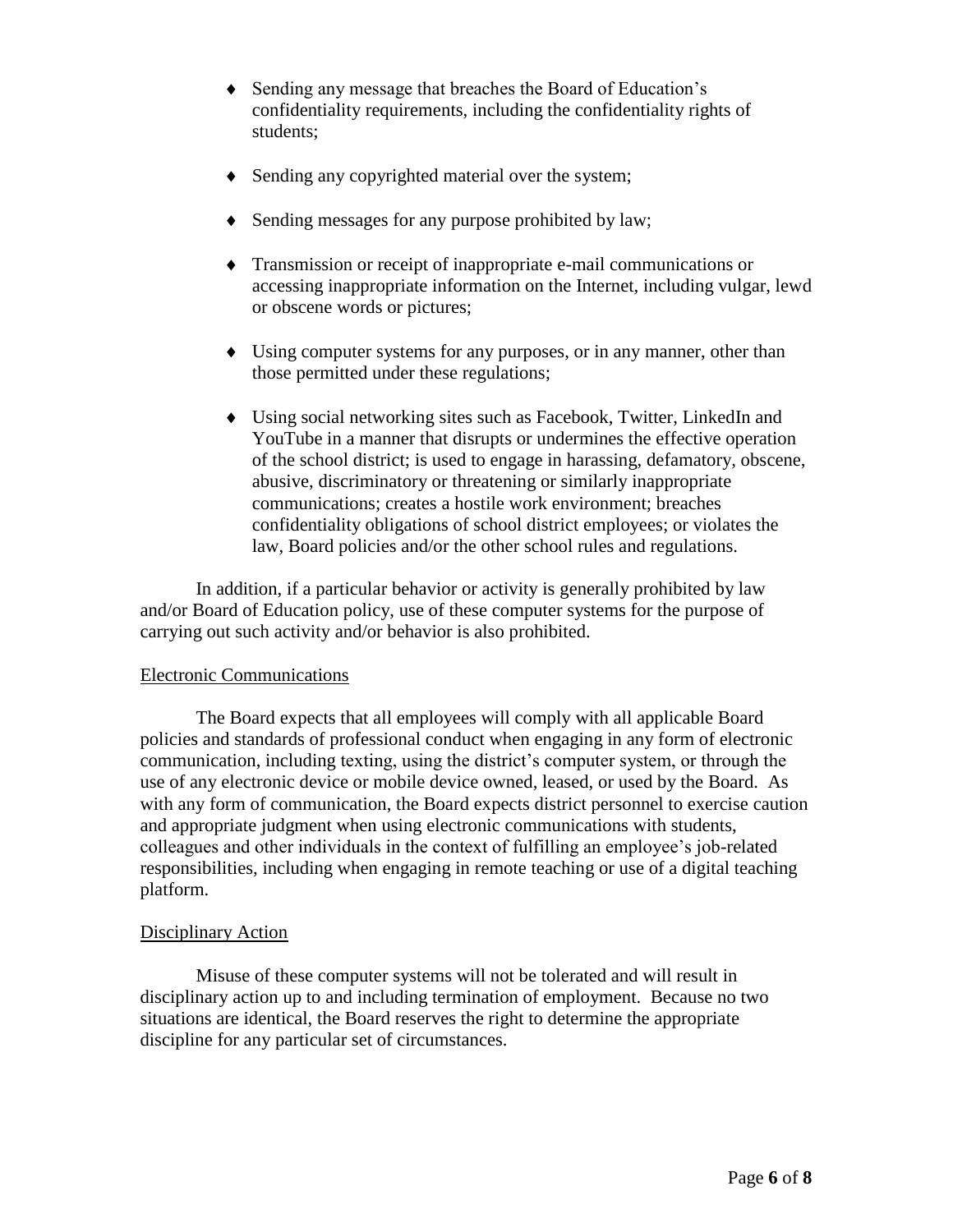### Complaints of Problems or Misuse

Anyone who is aware of problems with or misuse of these computer systems, or has a question regarding the appropriate use of the computer systems, should report this to his or her supervisor.

Most importantly, the Board urges *any* employee who receives *any* harassing, threatening, intimidating or other improper message through the computer systems to report this immediately. It is the Board's policy that no employee should be required to tolerate such treatment, regardless of the identity of the sender of the message. *Please report these events!*

Implementation

This regulation is effective as of November 9, 2021.

Legal References:

Conn. Gen. Stat. § 31-40x Conn. Gen. Stat. § 31-48d Conn. Gen. Stat. §§ 53a-182; 53a-183; 53a-250

Electronic Communication Privacy Act, 18 U.S.C. §§ 2510 through 2520